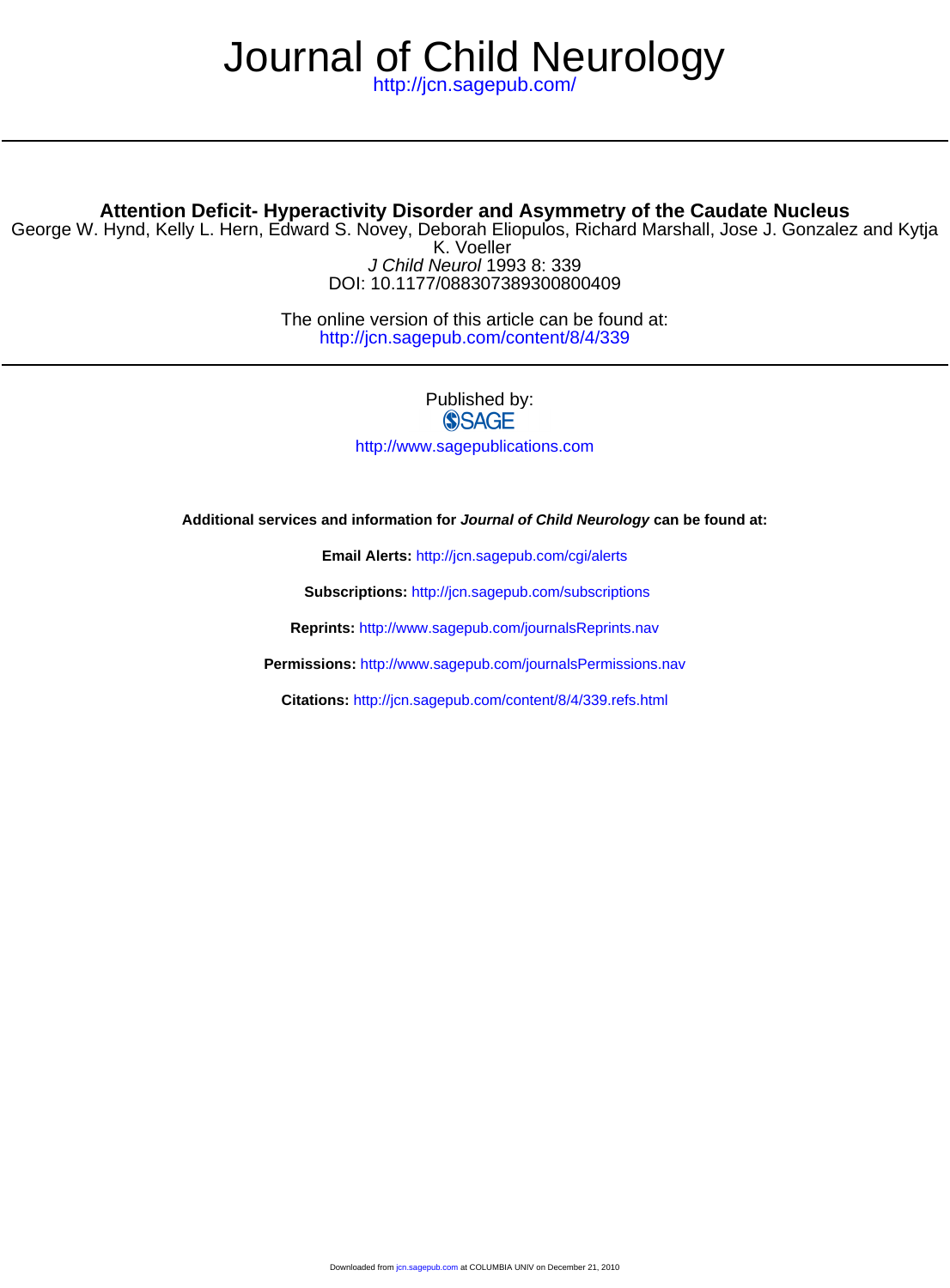# Attention Deficit- Hyperactivity Disorder and Asymmetry of the Caudate Nucleus

George W. Hynd, EdD; Kelly L. Hern, PhD; Edward S. Novey, MD; Deborah Eliopulos, RT; Richard Marshall, PhD; Jose J. Gonzalez, MA; Kytja K. Voeller, MD

#### Abstract

The neurologic basis of attention deficit-hyperactivity disorder (ADHD) is poorly understood. Based on previous studies that have implicated metabolic deficiencies in the caudate-striatal region in ADHD, we employed magnetic resonance imaging to investigate patterns of morphology of the head of the caudate nucleus in normal and ADHD children. In normal children, 72.7% evidenced a left-larger-than-right (L  $> R$ ) pattern of asymmetry, whereas 63.6% of the ADHD children had the reverse  $(L < R)$  pattern of asymmetry of the head of the caudate nucleus. This reversal of normal asymmetry in ADHD children was due to a significantly smaller left caudate nucleus. The reversal in asymmetry of the head of the caudate was most notable in ADHD males. These results suggest that normal  $(L > R)$  morphologic asymmetry in the region of the caudate nucleus may be related to asymmetries observed in neurotransmitter systems implicated in ADHD. The behavioral symptoms of ADHD may reflect disinhibition from normal levels of dominant hemispheric control, possibly correlated with deviations in asymmetric caudate-striatal morphology and deficiencies in associated neurotransmitter systems. (J Child Neurol 1993;8:339-347).

 $A$ <sup>ttention deficit-hyperactivity disorder</sup><br> $A$ (ADHD) is a behaviorally diagnosed syndrome characterized by problems in attention, impulse control, and motor regulation.<sup>1,2</sup> Although there is considerable controversy as to the empirical validation of current diagnostic criteria,  $3,4$  it is generally agreed that approximately 3% to 6% of all schoolage children suffer from ADHD. 5,6

The recognition that ADHD may cooccur with developmental learning disorders<sup>4,7</sup> and that it is frequently associated with other psychiatric disturbance in the child and his or her parents $<sup>8</sup>$  has led to</sup> studies that suggest a familial-genetic etiology.<sup>9,10</sup> The notion that ADHD is of constitutional origin has been supported by a long history of research that indicates that many of these children respond favorably to stimulant medication. $11,12$  Nonetheless, the neurobiologic basis of ADHD remains poorly under- $\rm{stood.}^{6,11,12}$ 

The symptoms of inattention, impulsivity, and hyperactivity that characterize ADHD have led many to conclude that children with ADHD suffer from dysfunction of the arousal-motor regulatory systems associated with the frontal-striatal regions.<sup>11,12</sup> Support for this view can be derived from behavioral studies in humans<sup>13–16</sup> and animals<sup>11,17,18</sup> with known lesions of this system. Clinical-psychometric studies of children with ADHD document deficits in attention, response inhibition, and motor regulation as we11.19,20

Studies by Lou et  $al^{21,22}$  using computed tomography/regional cerebral blood flow with children diagnosed as having ADHD indicate hypoperfusion in the caudate-striatal region. Children with pure ADHD evidence significant hypoperfusion in the

Received March 13, 1992. Received revised July 29, 1992. Accepted for publication Sept 3, 1992.

From the Departments of Special Education (Drs Hynd and Marshall and Mr Gonzalez) and Psychology (Dr Hynd), University of Georgia, Athens, GA; Department of Neurology (Dr Hynd), Medical College of Georgia, Augusta, GA; Center for the Study of Development and Learning (Dr Hern), University of North Carolina, Chapel Hill, NC; Athens Magnetic Imaging (Dr Novey and Ms Eliopulos); Athens, GA; Department of Psychiatry (Dr Voeller), University of Florida School of Medicine, Gainesville, FL.

Address correspondence to Dr Hynd, Department of Special Education, EXC-Aderhold Hall, University of Georgia, Athens, GA 30602.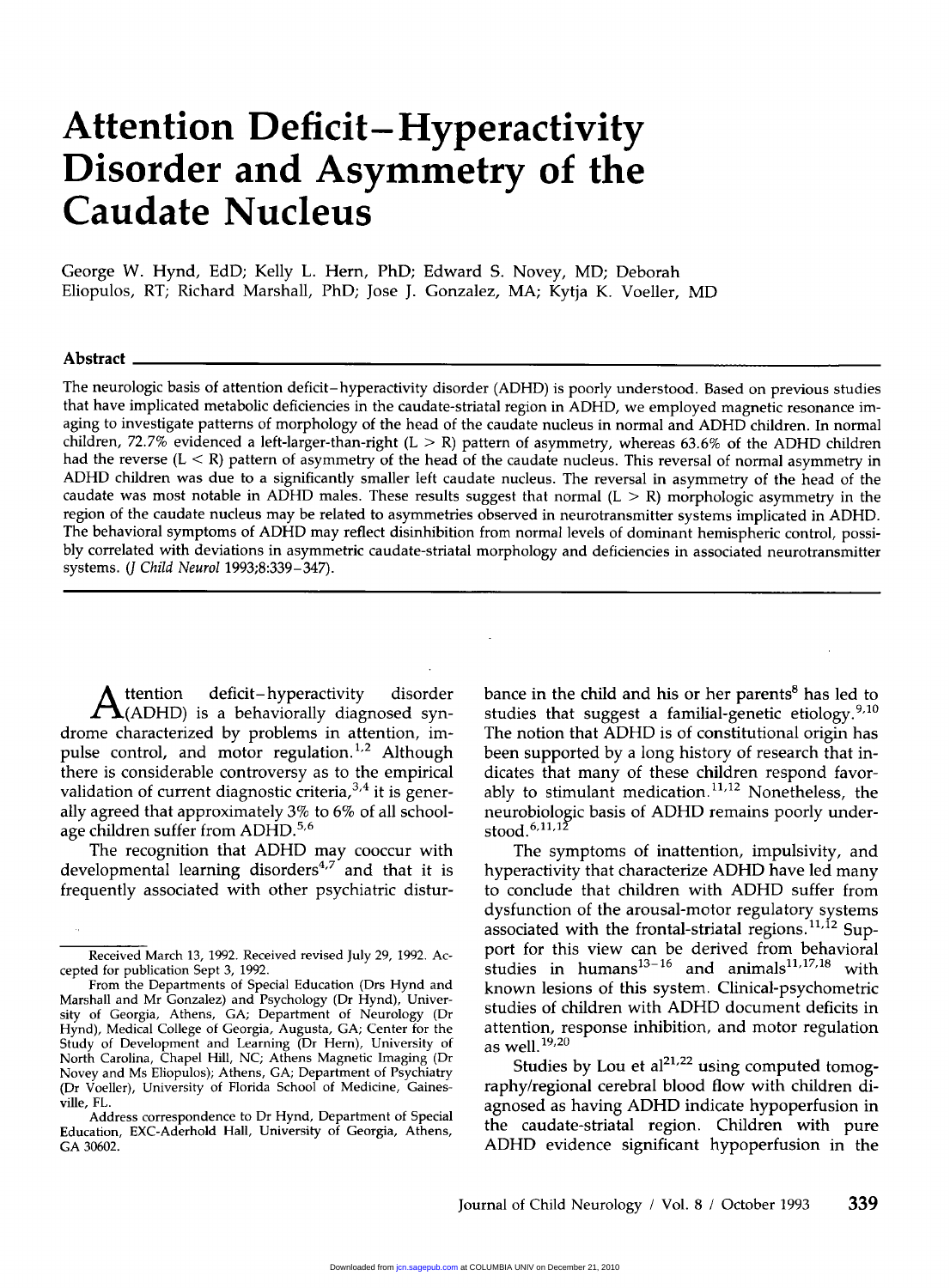right striatum, whereas those with cooccurring neurologic disorders (eg, mild mental retardation or dysphasia) showed bilateral hypoperfusion in the caudate-striatal region.22 Methylphenidate, known to potentiate dopaminergic neurons by decreasing dopamine reuptake, increased perfusion in both striatal regions but significantly so only in the left striatum.

Thus, there appears to be converging evidence that dysfunction in the striatal-frontal regulatory system may be implicated in ADHD. In this context, we sought to determine if morphologic differences existed in the region of the caudate nucleus in ADHD. The caudate nucleus, putamen, and globus pallidus compose the basal ganglia. Of these three structures, the head of the caudate nucleus is most easily visualized in magnetic resonance imaging (MRI) because it bulges into the anterior horn of the lateral ventricle. Based on previous MRI studies that have suggested that the frontal region is symmetrical in ADHD children, in contrast to normal left-lessthan-right ( $L < R$ ) asymmetry,<sup>23</sup> and that the genu of the corpus callosum is smaller in ADHD children,<sup>24</sup> we hypothesized that the head of the caudate nucleus would be smaller or show unusual asymmetry in children with ADHD.

#### Subjects and Methods

#### Subjects

Children who participated in this study were either outpatients of the Center for Clinical and Developmental Neuropsychology at the University of Georgia, Athens, or were recruited as normal control subjects from the community. The Center provides diagnostic and referral services for northeast Georgia. Referrals came primarily from area physicians, other university clinics, or school districts. '

The 11 ADHD children were consecutive referrals, excluding patients who received other primary Diagnostic and Statistical Manual of Mental Disorders, 3rd ed, revised (DSM-111-R) diagnoses or those children diagnosed as having mild mental retardation (Full Scale  $IQ < 70$ ), epilepsy, closed head trauma, or other neurologic conditions. All subjects, both ADHD and normal controls, were white, native English-speaking, and were from lower-middle to middle socioeconomic environments. All children were reported by their parents to be right-handed.

Because there is considerable controversy as to the diagnostic nomenclature most appropriate for this disorder,<sup>3</sup> it should be noted that all ADHD children also qualified for a diagnosis of attention deficit disorder with hyperactivity in accordance with the criteria of the unrevised DSM-III.<sup>1</sup> There were eight boys and three girls in the ADHD group, and six boys and five girls in the control group. Subject and psychometric data are presented in Table 1.

#### Diagnostic Procedures

All ADHD and control children participated in a day-long comprehensive diagnostic examination. Each child was accompanied by one of her or his biologic parents (usually the mother) from whom permission to participate in the clinical examination and MRI scan was obtained.

The neuropsychological examination included intellectual assessment using the Wechsler Intelligence Scale for Children-Revised(WISC-R),<sup>25</sup> achievement measures, and both more traditional and experimental neuropsychological procedures. Handedness was assessed by observing performance on 10 items from the Edinburgh Inventory. $26$  This inventory yields a laterality quotient such that a score of -100 indicates consistent left-handedness, and a score of +100 indicates pure right-handedness. These data were collected so that we would have comparable data to our previous MRI study involving ADHD children and to verify parental report of right-handedness.<sup>23</sup>

Behavioral information was collected through parent and, in some cases, teacher interviews employing a revision of the Schedule for Affective Disorders and Schizophrenia for School-Age Children.2' This interview schedule was updated to include questions about all symptoms found in the DSM-III and DSM-III-R for the diagnosis of conduct disorder, attention deficit disorder with and without hyperactivity, ADHD, overanxious disorder, separation anxiety disorder, major depressive episode, dysthymic disorder, and oppositional defiant disorder. Additional behavioral assessment employed parent- and teacher-completed SNAP Checklists<sup>28</sup> and the parent-completed Achenbach Child Behavior Checklist.<sup>29</sup>

The diagnosis of ADHD required average or better intellectual ability (Full Scale IQ  $\geq$  85); no reported family history of significant neurologic problems, documented behavioral problems in attention, impulse control, and motor activity (hyperactivity) consistent with the listing of symptoms in the DSM-III-R. All ADHD children were considered to be favorable responders by their physician and family to stimulant medication. Control children were administered the same battery of behavioral and neuropsychological measures and were required to have average or better intellectual ability (Full Scale IQ  $\geq$  85); no reported family history of learning or psychiatric problems; no significant deficit in academic achievement; and no reported or observed medical, educational, social, or psychiatric difficulties.

Clinical diagnosis was based on procedures reported previously.23,30 Diagnostic decisions were reached separately by two psychologists after considering all relevant historical, behavioral, and psychometric data. Diagnosis was required to reflect the above noted criteria as well as the specific diagnostic criteria noted in the DSM-III-R. Cooccurring diagnoses were also reached using DSM-III-R criteria. Disagreement in clinical diagnosis by the two psychologists was resolved through mutual discussion. These clinical procedures have resulted in reliable diagnosis<sup>8,23,30</sup> and meet accepted criteria for reliability in psychiatric diag $nosis.<sup>31</sup>$ 

#### Magnetic Resonance Imaging Protocol

Sequential  $T_1$  sagittal and axial MRI planes were obtained using a 0.6-T Health Images scanner (Atlanta, GA) for each

 $\sim$   $\sim$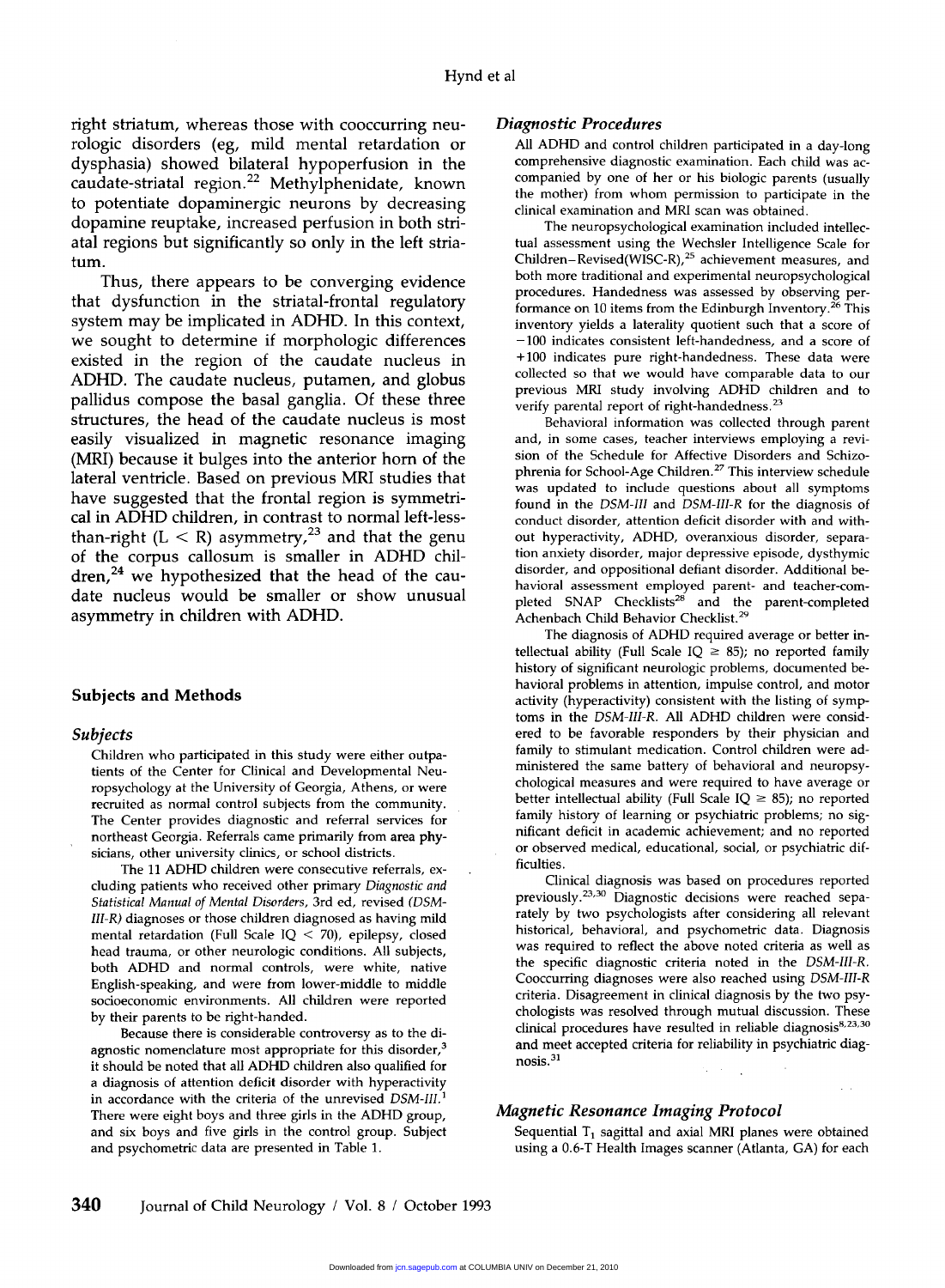child entered into the study protocol. The protocol selected involved fifteen 7.5-mm sagittal planes (T<sub>R</sub> = 690 ms; T<sub>E</sub> = 32 ms) and eleven 5-mm axial planes ( $T_R = 500$  ms;  $T_E = 32$ ms). Head position was carefully monitored using scout scans. This was done to insure that proper alignment was obtained because slight rotations of the head could potentially affect morphometric results.

Region of interest measurements were obtained on a midaxial scan that best visualized the region of the anterior horn of the lateral ventricles and the head of the caudate nucleus. Care was taken to insure that each axial scan selected for the measurements visualized the same midaxial structures. Measurements were made by one of the authors who had received training in obtaining reliable morphometric measurements<sup>23</sup> but who was blind to the purpose of the study and group membership of the subjects.

Figure 1 shows how the head of the caudate nucleus was measured using the Health Images measurement software system. A previous study indicated that these and other morphometric measurements can be made reliably.23 All MRI scans for the ADHD and control children were read as normal.

#### Results

 $\frac{1}{2}$  ,  $\frac{1}{2}$  ,  $\frac{1}{2}$ 

There was no significant ( $P > .05$ ) difference in chronologic age between groups. However, there was a significant difference in general intellectual ability  $(t[20] = 2.39; P < .01)$ ; the control children had a significantly higher WISC-R Full Scale IQ (mean = 118.45) than the ADHD children (mean =  $102.18$ ). There was no significant ( $P > .05$ ) difference in handedness between the normals (mean  $= 90.91$ ) and the ADHD (mean  $= 86.36$ ) children as assessed on the Edinburgh Inventory.<sup>26</sup> Consistent with parental reports, all children, both control and ADHD, were determined to be right-handed.

The two groups did differ significantly in the number of codiagnoses  $(\chi^2[1] \approx 10.27; P < .001)$  in that the control children had no other diagnoses, whereas the ADHD children had a total of seven codiagnoses. Among the ADHD children, one was diagnosed as conduct disordered, one as dysthymic, two as oppositional defiant disordered, and three as having a developmental arithmetic disorder.

As suggested by the behavioral data presented in Table 1 and consistent with the diagnosis of ADHD, the two groups did not differ significantly (P > .05) on the Internalizing Scale of the Achenbach Child Behavior Checklist.<sup>29</sup> The control and ADHD children did differ significantly  $(t[16] = -3.97; P <$ .001) on the Externalizing Scale, with ADHD children scoring one and a half standard deviations above the mean. Consistent with this finding were the significantly higher t-scores for the ADHD children on the Hyperactivity Scale ( $t[16] = -5.30; P <$ .001), Delinquent Scale ( $t[16] = -2.54$ ;  $P < .01$ ), and Aggression Scale (t[16] =  $-2.40; P < .01$ ) of the Achenbach checklist.<sup>29</sup>

Before examining possible differences in the area of the head of the caudate nucleus in the control and ADHD children, potential differences in overall brain size were examined in these two groups of children. The supratentorial area was measured on a midsagittal MRI scan, and the ADHD (mean = 116.53 cm<sup>2</sup>; SD = 7.70 cm<sup>2</sup>) and control (mean =

 $\mathcal{A}$ 

| ---<br>,,,,,<br>$\sim$ |
|------------------------|

 $\mathcal{L}^{\mathcal{L}}(\mathcal{L}^{\mathcal{L}})$  and  $\mathcal{L}^{\mathcal{L}}(\mathcal{L}^{\mathcal{L}})$  and  $\mathcal{L}^{\mathcal{L}}(\mathcal{L}^{\mathcal{L}})$  and  $\mathcal{L}^{\mathcal{L}}(\mathcal{L}^{\mathcal{L}})$ 

| Subject and Psychometric Data by Group |                          |                     |  |  |  |  |
|----------------------------------------|--------------------------|---------------------|--|--|--|--|
| Variable                               | Controls ( $n = 11$ )    | $ADHD (n = 11)$     |  |  |  |  |
| Chronologic age, mo                    | 132.36(33.23)*           | 132.91<br>(30.26)   |  |  |  |  |
| No. of codiagnoses                     | 0<br>u,                  | 7†                  |  |  |  |  |
| Handedness, % right                    | 90.91(14.46)             | 86.36 (23.78)       |  |  |  |  |
| Achenbach CBCL (selected<br>scales)    |                          |                     |  |  |  |  |
| Internalizing                          | Der Help<br>51.11 (6.27) | 58.33 (12.79)       |  |  |  |  |
| Externalizing                          | 52.00 (5.68)             | $66.78^+$ (9.60)    |  |  |  |  |
| Hyperactivity                          | 55.56 (1.13)             | $72.00^+$ (9.23)    |  |  |  |  |
| Delinquent                             | 57.75 (3.15)             | $66.88^+$ (9.65)    |  |  |  |  |
| Aggressive                             | 56.78 (2.73)             | $65.66+$ (10.75)    |  |  |  |  |
| WISC-R IQ <sub>s</sub>                 |                          |                     |  |  |  |  |
| Verbal                                 | 115.82(16.10)            | $102.30^+$ (11.23)  |  |  |  |  |
| Performance                            | 117.55(12.81)            | $97.10^{+}$ (19.16) |  |  |  |  |
| <b>Full Scale</b>                      | 118.45(14.72)            | $102.18+$ (17.17)   |  |  |  |  |

 $CBCL$  = Child Behavior Checklist; WISC-R = Wechsler Intelligence Scale for Children-Revised.

\*Mean (SD).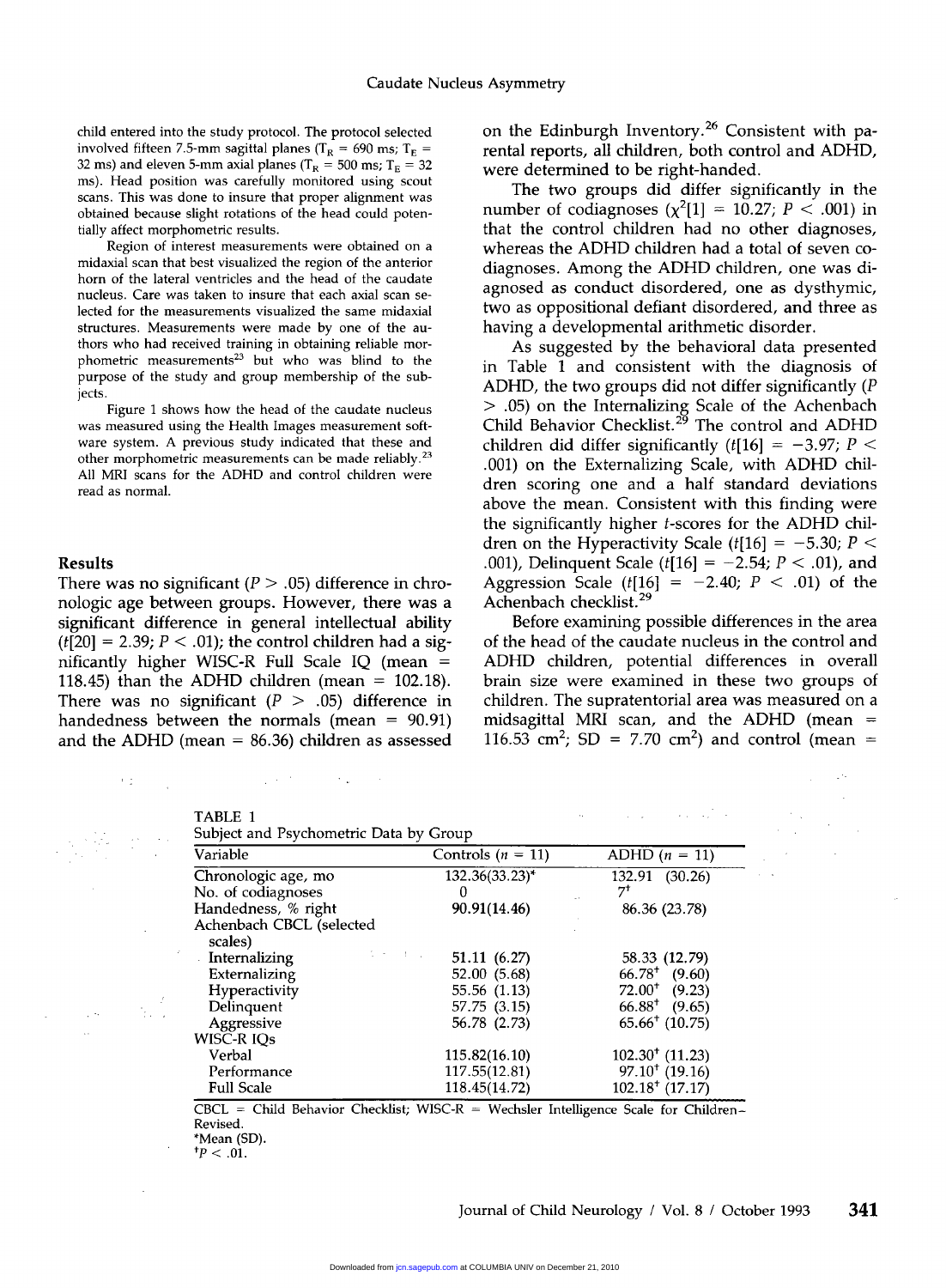



119.89 cm<sup>2</sup>; SD = 7.42 cm<sup>2</sup>) children did not differ significantly ( $P > .05$ ). As there were significant differences in general intellectual ability between the control and ADHD children, the correlations between all three WISC-R (Verbal, Performance, and Full Scale) IQ measures and the area of the supratentorial and left and right caudate were examined. None of these correlations was significant ( $P > .05$ ), and they were therefore not employed as covariates. Furthermore, no significant ( $P > .05$ ) differences in brain morphology existed according to sex.

A 2 (group)  $\times$  2 (left, right caudate) analysis of variance indicated no significant ( $P > .05$ ) group or laterality effect. However, a significant  $(F[1,43] =$ 5.79;  $P < .03$ ) interaction effect between group and the measurements for the left and right head of the caudate nucleus was found. Posthoc tests revealed that there was no significant ( $P > .05$ ) difference between the area measurements of the right caudate, but that the effect was due to the significantly  $(P \leq$ .03) smaller left caudate in the ADHD children. Table 2 presents subject as well as group data, and Fig ure 2 illustrates the relative magnitude of the group differences.

In order to understand how the patterns of asymmetry of the head of the caudate may characterize children in the control and ADHD groups, each child was classified as having a  $L > R$ ,  $L < R$ , or  $L = R$  pattern if the measurement of the left and right caudate differed by  $0.1 \text{ cm}^2$ . As can be seen in Table 3, 72.7% (8 of 11) of the control children had a

 $L > R$  pattern while 63.6% (7 of 11) of the ADHD children had a  $L < R$  pattern. There was a significant  $(\chi^2[2] = 7.11; P < .03)$  difference between the two groups in their pattern of asymmetry of the head of the caudate nucleus.

#### Exploratory Analyses

Considering that this study employed a relatively small number of subjects per group, and despite the fact that sex did not seem to be a significant variable with the total sample, it was deemed appropriate to qualitatively examine the potential relationship of sex, handedness, and patterns of caudate asymmetry, because sex and handedness have been identified as important in other studies of ADHD children.<sup>6</sup> To accomplish this, we charted the Edin-<br>burgh Handedness Inventory<sup>26</sup> laterality quotient by the caudate laterality quotient (L/R  $\times$  100) for each male and female subject in the control and ADHD groups. Figure 3 illustrates these relationships derived from data presented in Table 2.

As can be seen, all subjects were indeed righthanded, although three subjects (two ADHD and one control) had handedness laterality quotients <90. Importantly, however, seven of the nine subjects who had caudate laterality quotients < 100 (symmetry) were ADHD children. Of those children who had caudate laterality quotients  $< 90$  (L  $<$  R), all six were ADHD boys. This encouraged a further examination of the boys despite the small number of subjects.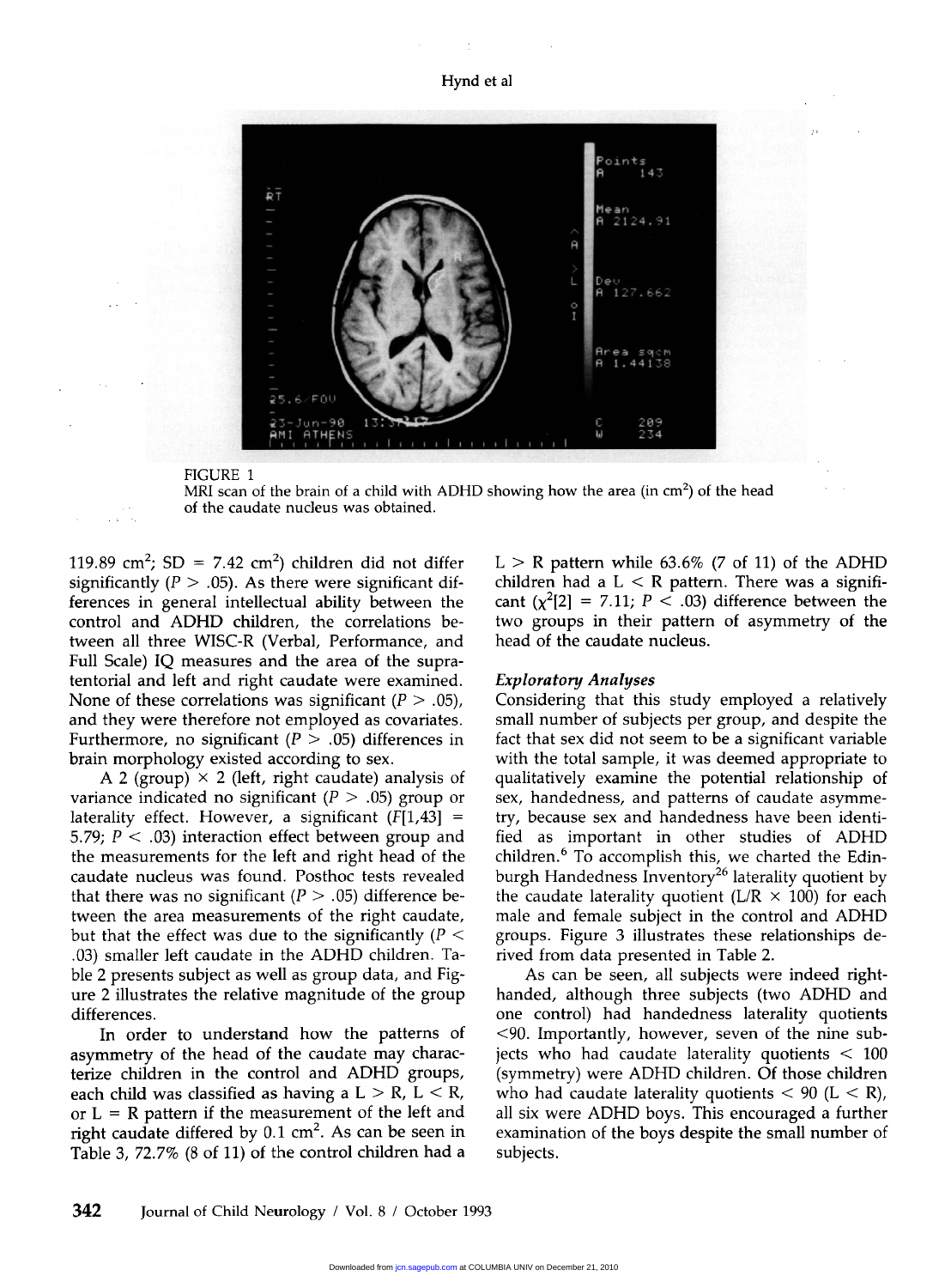|                                                 |           | % Right-   |                          | Head of Caudate |                    |  |
|-------------------------------------------------|-----------|------------|--------------------------|-----------------|--------------------|--|
| Subject                                         | Sex       | Handedness | Left $\overline{(cm^2)}$ | Right $(cm2)$   | $(L/R \times 100)$ |  |
| Control                                         |           |            |                          |                 |                    |  |
| $\mathbf{1}$                                    | M         | 90         | 1.44                     | 1.46            | 99                 |  |
| $\overline{c}$                                  | M         | 90         | 1.28                     | .69             | 185                |  |
| $\begin{array}{c} 3 \\ 4 \\ 5 \\ 6 \end{array}$ | M         | 50         | 1.28                     | 1.17            | 109                |  |
|                                                 | F         | 90         | 1.78                     | 1.16            | 153                |  |
|                                                 | F         | 100        | 2.01                     | 1.70            | 118                |  |
|                                                 | F         | 90         | 1.65                     | 1.48            | 112                |  |
| 7                                               | M         | 90         | 1.40                     | 1.08            | 129                |  |
| 8                                               | ${\bf F}$ | 100        | 1.14                     | 1.27            | 90                 |  |
| 9                                               | M         | 100        | 1.89                     | 1.85            | 102                |  |
| 10                                              | F         | 90         | 1.11                     | 1.01            | 110                |  |
| 11                                              | M         | 100        | 1.13                     | 1.08            | 105                |  |
| Mean (SD)                                       |           |            | 1.47(0.32)               | 1.27(0.33)      | 119.27 (27.51)     |  |
| <b>ADHD</b>                                     |           |            |                          |                 |                    |  |
| 1                                               | M         | 100        | 1.25                     | 1.64            | 76.                |  |
| 2                                               | M         | 90         | 1.53                     | 1.84            | 83.                |  |
|                                                 | M         | 100        | 1.59                     | 1.44            | 110                |  |
| 34567                                           | M         | 20         | 1.25                     | 1.77            | 71                 |  |
|                                                 | F         | 90         | .57                      | .61             | 93                 |  |
|                                                 | M         | 90         | .80                      | 1.37            | 58                 |  |
|                                                 | M         | 100        | 1.20                     | 1.39            | 86                 |  |
| 8                                               | M         | 100        | 1.18                     | 1.56            | 76                 |  |
| 9                                               | F         | 100        | 1.11                     | 1.10            | 101                |  |
| 10                                              | M         | 90         | 1.57                     | 1.21            | 130                |  |
| 11                                              | F         | 70         | 1.08                     | .74             | 146                |  |
| Mean (SD)                                       |           |            | 1.19(0.31)               | 1.33(0.39)      | 93.64 (26.39)      |  |
|                                                 |           |            |                          |                 |                    |  |

| TABLE 2           |  |  |  |  |                                                                              |  |  |
|-------------------|--|--|--|--|------------------------------------------------------------------------------|--|--|
|                   |  |  |  |  | Subject and Group Data for the Left and Right Caudate Nucleus in the Control |  |  |
| and ADHD Children |  |  |  |  |                                                                              |  |  |

 $ADHD =$  attention deficit-hyperactivity disorder;  $LQ =$  laterality quotient.

If one eliminates girls from consideration, there are six control boys and eight ADHD boys. Again, handedness was not significant ( $P > .05$ ). However, the mean caudate laterality quotient for the boys in the two groups (control,  $121.50 \pm 32.87$ ; ADHD,  $86.25 \pm 23.08$ ) was statistically significant (t[12] = 2.37;  $P < 0.02$ ). Consequently, although handedness does not seem to be a relevant variable with these right-handed boys, the head of the caudate laterality quotient was clearly different. Recognizing the possibility that the small number of boys examined could have resulted in significant differences be-

ak jiha المتاب المنتقلة المتعلمات الأنابا

TABLE 3 Patterns of Asymmetry of the Caudate Nucleus in Control and ADHD Children

|                    | L > R   | $L < R$ , | $L = R$ . |
|--------------------|---------|-----------|-----------|
| Group              | no. (%) | no. (%)   | no. (%)   |
| Control $(n = 11)$ | 8(72.7) | 1(9.1)    | 2(18.2)   |
| ADHD $(n = 11)$    | 3(27.3) | 7(63.6)   | 1(9.1)    |

 $ADHD =$  attention deficit-hyperactivity disorder.

tween groups, it does seem that these results highlight the potential importance of sex.

#### Comment and the state of the state of the state of the state of the state of the state of the state of the state of the state of the state of the state of the state of the state of the state of the state of the state of th

The carefully diagnosed ADHD subjects in our study seem representative of other descriptions of these children in the literature. Consistent with previous studies,4-6,23,24 our ADHD children were rated as significantly deviant from the controls on behaviors associated with hyperactivity, aggression, and delinquency. This is consistent with the high number of DSM-III-R codiagnoses most typically reflecting externalizing psychopathology (Table 1). $4-6$ 

Our results provide support for the notion that the caudate-striatal region may be implicated in ADHD. In contrast to the control children who evidenced  $L > R$  asymmetry of the head of the caudate nucleus, the ADHD children were characterized as a group by  $L < R$  asymmetry. Most importantly, however, the significant group by asymmetry interaction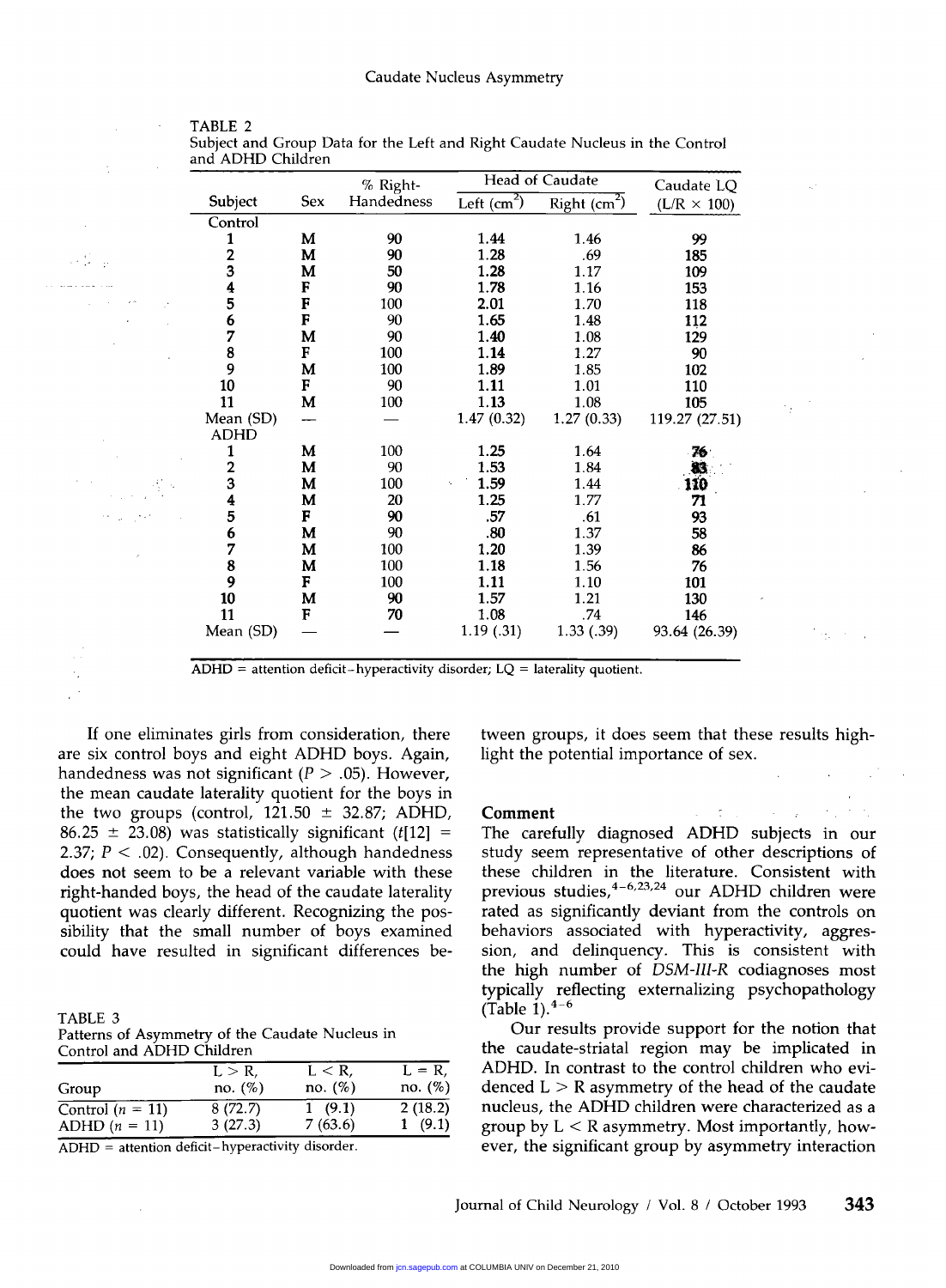

## **Asymmetry of the Caudate**

FIGURE 2

Group and caudate differences  $(cm<sup>2</sup>)$ .

was due to the relatively smaller left caudate nucleus in the ADHD children.

While modal differences clearly exist, it is notable that 72.7% (eight of 11) of the control children had a  $L > R$  pattern of caudate asymmetry, whereas only 27.3% (three of 11) of the ADHD children showed this pattern of asymmetry. Conversely, only 9.1% (one of 11) of the normal control children had reversed  $L < R$  caudate nucleus asymmetry, whereas 63.6% (seven of 11) of the ADHD children evidenced this pattern. The fact that no significant differences existed in overall brain size suggests that this regional variation may be due to a more specific deviation in brain ontogeny.

Patterns of asymmetry, reversed asymmetry, and symmetry clearly differ between ADHD and control children in this study. However, exploratory analyses revealed that the reversed pattern of caudate asymmetry  $(L < R)$  was predominately found in the eight ADHD boys, who differed significantly from the six control boys, who evidenced the pattern of  $L > R$  caudate asymmetry. Overall, sex effects were not significant, but an examination of Figure 3 highlighted the fact that the male ADHD

children contributed most to the pattern of reversed asymmetry of the head of the caudate nucleus. When only boys were considered, caudate laterality quotients were statistically significantly different between the control and ADHD children. This finding, despite the low number of boys in each group, underscores the importance for future studies to examine or control for sex and suggests that male ADHD children may be at additional risk for deviations in normal patterns of asymmetry during brain ontogeny compared to girls. This latter point may be important because male dyslexics also seem more often characterized by deviations from normal patterns of brain asymmetry.<sup>23</sup>

Overall, the reversal in the direction of the asymmetry of the head of the caudate nucleus in the ADHD group may relate to previous findings with these children. This finding is particularly interesting in light of the computed tomography/regional cerebral blood flow results reported by Lou et al, $^{22}$ who found that methylphenidate-mediated activation occurred in their ADHD subjects in the left striatum, significantly more so than in the right. Although the possible relationship between morphologic asymmetries and correlated metabolic activity in the striatal-caudate region is not known, especially in ADHD children, the implication of the left caudate-striatum in the study by Lou et  $al^{22}$  and the left caudate in our study warrants consideration.

It has been demonstrated repeatedly for most right-handed individuals that reliable cerebral asymmetries exist. $32$  For example, the planum temporale is typically larger on the left than the right,  $33$  the right frontal volume typically exceeds that of the left, $34$  and the left posterior region is often wider than the right. $35$  Further, these patterns of asymmetry appear to be related to functional correlates.<sup>32</sup> For example, deviations from these normal patterns of asymmetry appear to be related to cognitivebehavioral deficits in developmental disorders such as dyslexia.<sup>23,35</sup>

ADHD, unlike dyslexia, is believed to result from a disruption of subcortical pathways related to the regulation of arousal and motor inhibition that manifest as deficits in attention, impulse control, and motor activity.<sup>11</sup> It is not unreasonable to suspect that the caudate-striatal region may be implicated, because lesions to this region may produce behavioral deficits similar to those seen in ADHD children.<sup>36,37</sup>

Animal studies have demonstrated asymmetries in some neurotransmitter systems.<sup>38</sup> In particular, choline acetyltransferase and dopamine seem signif-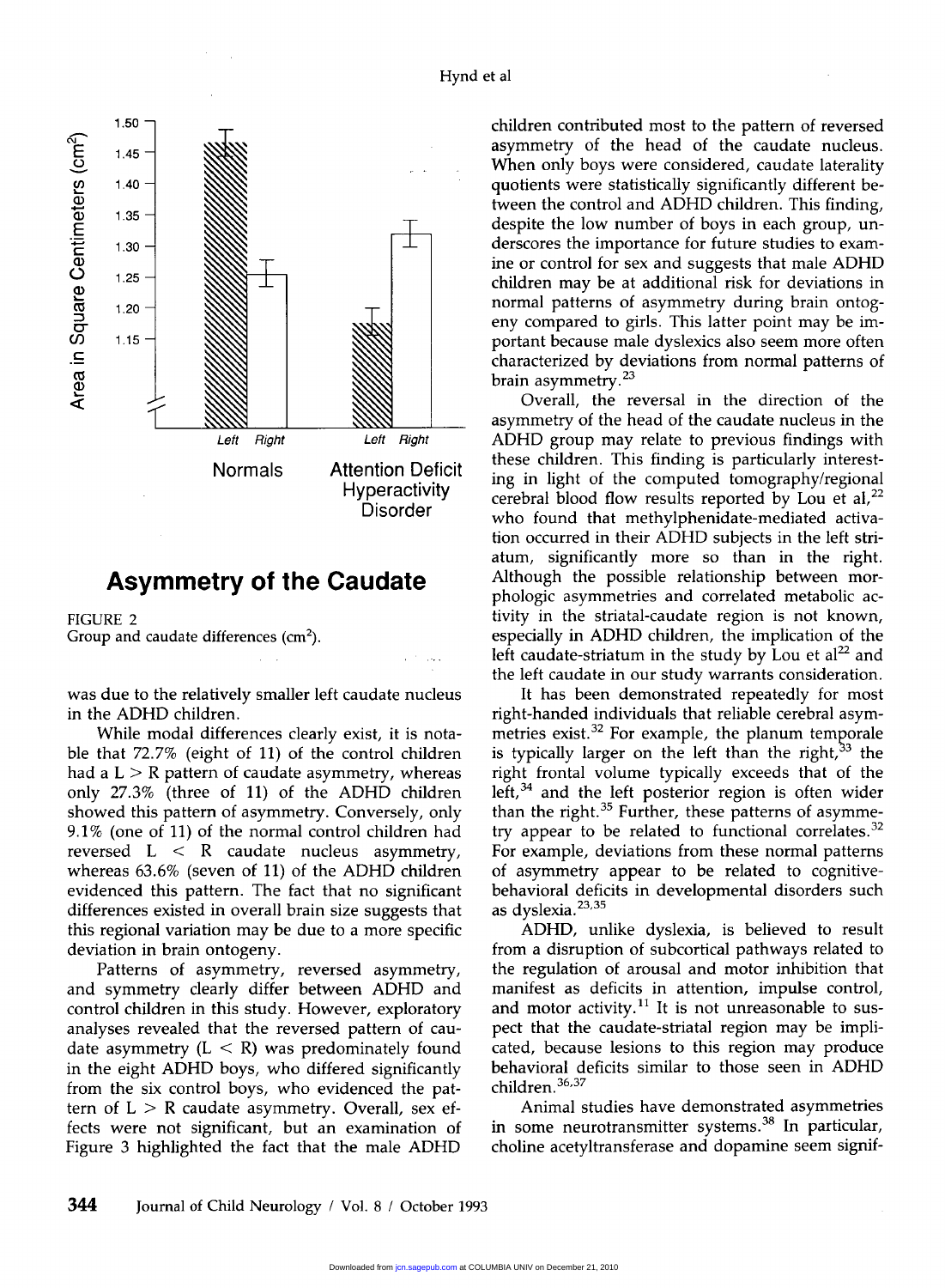

Asymmetry of the Head of the Caudate Nucleus

#### FIGURE 3

The relationship between the handedness, laterality index, and asymmetry of the head of the caudate nucleus in male and female control and ADHD children.

icantly left-biased in the region of the globus pallidus, caudate nucleus, and putamen. Furthermore, there seems to be a relationship between asymmetry of choline acetyltransferase and dopamine and activity level in that when there is a right-sided bias in activity (using labeled deoxyglucose as an index), it is associated with higher levels of motor activity.<sup>39</sup>

Based on our results, it may be hypothesized that  $L > R$  asymmetry of the head of the caudate nucleus is associated with the natural  $L > R$  asymmetry of the choline acetyltransferase and dopamine systems and normal levels of motor activity.<sup>38,39</sup> Conversely, the significantly smaller left caudate found in the ADHD children may correlate with a right-sided bias in choline acetyltransferase and dopamine, which in turn may be related to the increased levels of motor activity characteristic of our ADHD children.

Consistent with this line of reasoning that asymmetries in neurotransmitter systems (and perhaps morphologic asymmetries) are related to the behavioral manifestations of ADHD, Heilman et al<sup>13</sup> have proposed that methylphenidate may redress asymmetric imbalances in neurotransmitter systems in favor of processes mediated by the dominant (left) hemisphere. Animal studies have led to the same conclusion.38 Thus, the right hemispheric deficits some authors have observed in ADHD children<sup>13,40</sup> may reflect disinhibition from normal levels of dominant hemispheric control, possibly correlated with deficiencies in asymmetric caudate-striatal neurotransmitter functioning. A recent single photon emission computed tomography study using Nisopropyl- $[1^{23}I]$ -p-iodoamphetamine in ADHD children supports this notion because reduced iodoamphetamine activity was observed in the left frontal region (Sieg et al, submitted).

It remains to be determined how asymmetry of the head of the caudate nucleus may relate to asymmetries of neurotransmitter systems, especially in regard to possible deficiencies in dopamine in ADHD. Further, the caudate nucleus is known to have extensive connections to the frontal lobes and thalamus. In particular, the dorsolateral prefrontal and lateral orbitofrontal circuits may be deficient in terms of normal activation due to deviations in normal functioning in the caudate-striatal region.

A related and equally important issue is, what effect does maturation of the caudate-striatal region have on the asymmetries observed in this study? In vivo stereologic assessment using MRI with adults (24 to 79 years of age) indicates symmetry of the left and right caudate, with significant age-related decreases in volume. $41$  Although the age of complete maturation of subcortical structures such as the caudate is unknown, there is some evidence to suggest that synaptic density in the frontal cortex reaches adult levels by age 16 years. $42$  This raises the possibility that there may be correlated ontogenetic changes in associated subcortical structures, such as the caudate nuclei, which have extensive connections to the frontal cortex. Clearly, there is a need for research that addresses developmental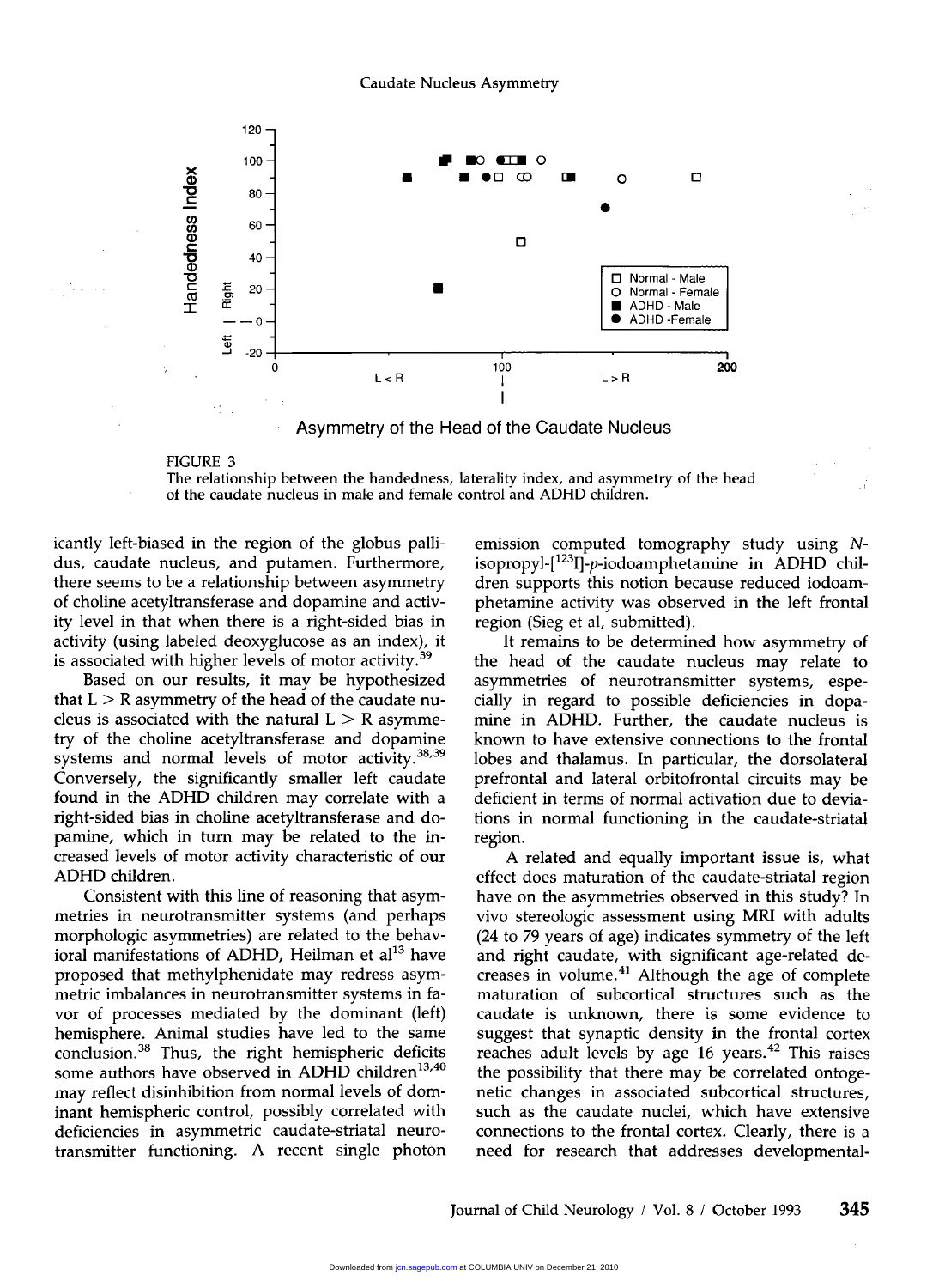morphologic changes in the patterns of asymmetry and symmetry of the caudate nucleus.

 $\label{eq:2.1} \frac{\partial \mathcal{L}_{\mathcal{A}}}{\partial \mathcal{L}_{\mathcal{A}}} = \frac{\partial \mathcal{L}_{\mathcal{A}}}{\partial \mathcal{L}_{\mathcal{A}}} \mathcal{L}_{\mathcal{A}} \mathcal{L}_{\mathcal{A}}$ 

Behavioral studies that examine performance on tasks sensitive to disruptions in these regions in ADHD children and that seek possible interactions with asymmetry, symmetry, or reversed asymmetry of the head of the caudate nucleus may be especially revealing. Most relevant in this regard may be behavioral tasks that differentiate anterior attentional processes that may be deficient in ADHD children.<sup>43</sup> MRI procedures that allow for whole-brain reconstructions, such that the volume of the entire body of the caudate may be visualized and morphometrically analyzed, may significantly advance our understanding of the developmental relationship between asymmetry of the caudate-striatal region and the pathophysiology of ADHD. 44,45

At present, the exact pathogenesis of ADHD remains unknown. Lou et  $al<sup>22</sup>$  have proposed that the right striatum may be selectively more dysfunctional due to early cerebral hypoxic-ischemic insult. His own results, however, suggest that it is the left striatum that is implicated in ADHD. These results are consistent with our morphometric findings regarding asymmetry of the head of the caudate nucleus. Postmortem studies may articulate more clearly whether cytoarchitectonic anomalies differentially impact on the left and right caudate-striatal systems or whether differences in patterns of caudate-striatal asymmetry are indeed associated with ADHD.

#### Acknowledgment

The research reported in this article was supported by grants from the Donald D. Hammill and RGK Foundations. Their support is gratefully acknowledged.

#### References

- 1. American Psychiatric Association: Diagnostic and Statistical Manual of Mental Disorders, 3rd ed. Washington, DC, American Psychiatric Association, 1980.
- 2. American Psychiatric Association: Diagnostic and Statistical Manual of Mental Disorders, 3rd ed, revised. Washington, DC, American Psychiatric Association, 1987.
- 3. Cantwell D, Baker L: Issues in the classification of child and adolescent psychopathology. J Am Acad Child Psychiatry 1988;27:521-533.
- 4. Lahey BB, Carlson CL: Validity of the diagnostic category of attention deficit disorder without hyperactivity: A review of the literature. *J Learn Disabil* 1991;24:110-120.
- 5. Shaywitz S, Shaywitz BA: Introduction to the special series on attention deficit disorder. J Learn Disabil 1991;24:68-71.
- 6. Barkley RA (ed): Attention Deficit Hyperactivity Disorder: A Handbook for Diagnosis and Treatment. New York, Guilford Press, 1990.
- 7. Dykman RA, Ackerman PT: Attention deficit disorder and specific reading disability: Separate but often overlapping disorders. J Learn Disabil 1991;24:96-103.
- 8. Lahey BB, Piacentini JC, McBurnett K, et al: Psychopathology in the parents of children with conduct disorder and hyperactivity. J Am Acad Child Psychiatry 1988;27:163-170.
- 9. Biederman J, Munir K, Knee D, et al: A family study of patients with attention deficit disorder and normal controls. J Psychiatr Res 1986;20:263-274.
- 10. Biederman J, Faraone SV, Keenan K, et al: Family-genetic and psychosocial risk factors in DSM III attention deficit disorder. J Am Acad Child Psychiatry 1990;29:526-533.
- 11. Zametkin A, Rapoport J: The pathophysiology of attention deficit disorder with hyperactivity: A review, in Lahey BB, Kazdin A (eds): Advances in Clinical Child Psychology. New York, Plenum Press, 1986, pp 177-216.
- 12. Shaywitz SE, Shaywitz BA: Attention deficit disorder: Current perspectives, in Kavanagh TJ, Truss TJ (eds): Learning Disabilities. Parkton, MD, York Press, 1988, pp 369-523.
- 13. Heilman KM, Voeller KKS, Nadeau SE: A possible pathophysiological substrate of attention deficit hyperactivity disor-<br>der. J Child Neurol 1991;6(Suppl):S74-S79.
- 14. Drewe EA: Go-no go learning after frontal lobe lesions in humans. Cortex 1975;11:8-16.
- 15. VerFaellie M, Heilman KM: Response preparation and response inhibition after lesions of the medial frontal lobe. Arch Neurol 1987;44:1265-1271.
- 16. Luria AR: Frontal lobe syndrome, in Vinken PJ, Bruyn GW (eds): Handbook of Clinical Neurology, Vol 2. Amsterdam, Elsevier, 1969, pp 725-757.
- 17. Shaywitz SE, Hunt RD, Jatlow P, et al: Psychopharmacology of attention deficit disorder: Pharmacokinetic, neuroendocrine, and behavioral measures following acute and chronic treatment with methylphenidate. Pediatrics 1982;669:688-694.
- 18. Olmstead CE, Villablanca JR: Effects of caudate or frontal cortex ablations in cats and kittens: Passive avoidance. Exp Neurol 1980;68:335-345.
- 19. Chelune GJ, Ferguson W, Koon R, et al: Frontal lobe disinhibition in attention deficit disorder. Child Psychiatry Hum Dev 1986;16:221-234.
- 20. Trommer BL, Hoeppner J-AB, Zecker SG: The go-no go test in attention deficit disorder is sensitive to methylphenidate. J Child Neurol 1991;6(Suppl):S126-S129.
- 21. Lou HC, Henriksen L, Bruhn P: Focal cerebral hypoperfusion in children with dysphasia and/or attention deficit disorder. Arch Neurol 1984;41:825-829.
- 22. Lou HC, Henriksen L, Bruhn P, et al: Striatal dysfunction in attention deficit and hyperkinetic disorder. Arch Neurol 1989;46:48-52.
- 23. Hynd GW, Semrud-Clikeman M, Lorys AR, et al: Brain morphology in developmental dyslexia and attention deficit disorder/hyperactivity. Arch Neurol 1990;47:919-926.
- 24. Hynd GW, Semrud-Clikeman M, Lorys AR, et al: Corpus callosum morphology in attention deficit hyperactivity disorder. J Learn Disabil 1991;24:141-146.
- 25. Wechsler D: Wechsler Intelligence Scale for Children-Revised. New York, Psychological Corporation, 1974.
- 26. Oldfield RC: The assessment and analysis of handedness: The Edinburgh Inventory. Neuropsychologia 1971;9:97-113.
- 27. Puig-Antich J, Chambers W: The Schedule for Affective Disorders and Schizophrenia. New York, New York State Psychiatric Institute, 1978.
- 28. Pelham WE, Atkins MS, Murphy HA: Attention deficit disorder with and without hyperactivity, in Pelham WE (ed): DSM

 $\gamma_2 \rightarrow \sqrt{2}$